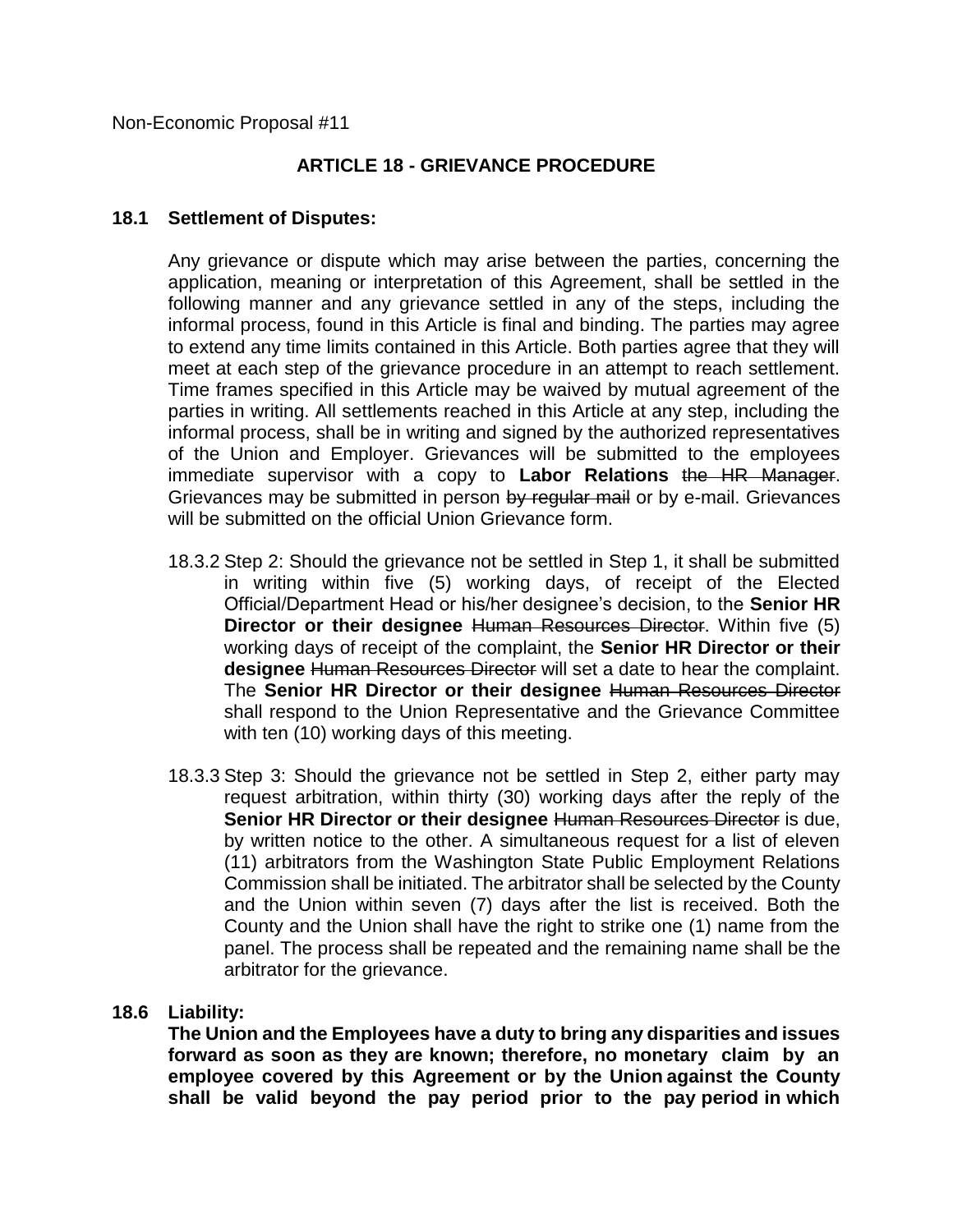**the grievance was first filed in writing, unless the circumstances of the case made it impossible for the employee, or the Union, as the case may be, to know that the employee or the Union has grounds for such claim prior to that date, in which case, the claim shall be limited retroactively to a period of forty-five (45) one hundred eighty (180) days prior to the date the claim was first filed in writing. This provision shall not apply to statutory State/Federal wage decisions or an arbitrator's decision regarding suspension or discharge.**

**TENTATIVE AGREEMENT REACHED ON: 04/18/2022**

**\_\_\_\_\_\_\_\_\_\_\_\_\_\_\_\_\_\_\_\_\_\_\_\_\_ [\\_\\_\\_\\_\\_\\_\\_\\_\\_\\_\\_\\_\\_\\_\\_\\_\\_\\_\\_\\_\\_\\_\\_\\_\\_\\_\\_\\_\\_](https://spokanecounty.na4.documents.adobe.com/verifier?tx=CBJCHBCAABAAs1-xNh6TCoJ0uXsAAAtEotCb0W-es8IE)** Natalie Hilderbrand (Apr 27, 2022 10:46 PDT) [Natalie Hilderbrand](https://spokanecounty.na4.documents.adobe.com/verifier?tx=CBJCHBCAABAAs1-xNh6TCoJ0uXsAAAtEotCb0W-es8IE)

For the Union: For the County: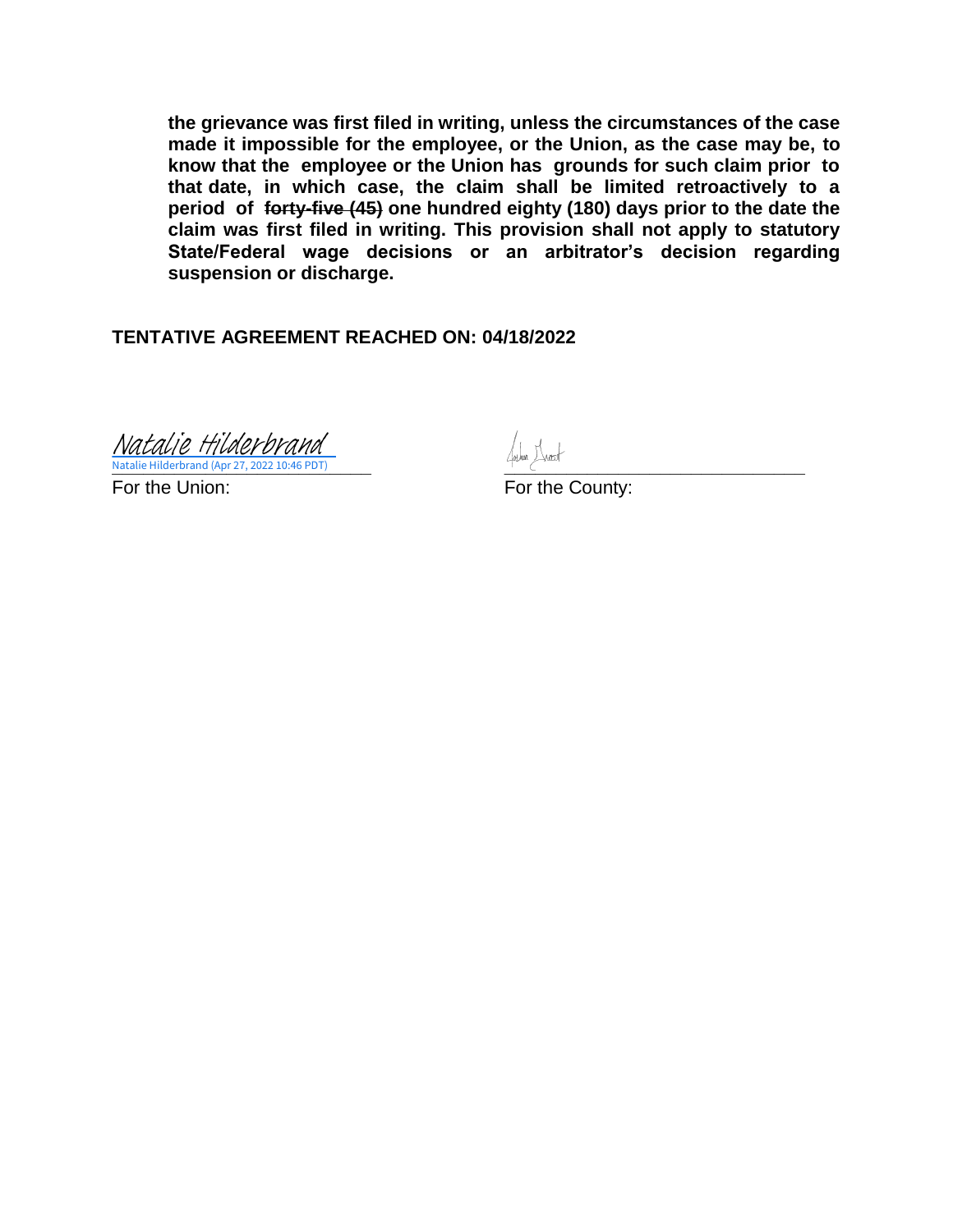County Economic Proposal #8

#### **ARTICLE 15 – COMPENSATORY TIME**

#### **15.9 Comp. Time**:

15.9.1 Compensatory Time:

- A. **With prior approval from their Supervisor, e**mployees can adjust their schedules each day if necessary to prevent creating overtime or comp. time, with prior approval from their Supervisor.
- B. Employees must receive prior written approval from their Supervisor before they work hours in addition to their normal schedule, unless their attendance is required in Court **or an essential personnel emergency situation**.
- C. By mutual agreement, overtime work may be compensated by compensatory time off at the rate of time and one half (11/2) subject to the following restrictions:
	- 1. **Compensatory time when earned shall be placed in the employee's comp. time bank at the rate of 1.5x hours for every hour worked. For example: If an employee works two (2) hours of overtime, three (3) hours of comp. time will be added to the employee's comp. time bank.**  Compensatory time off shall be used within six (6) month of the time it was earned. If compensatory time off has not been use**d** within six (6) months, it shall be paid at the **employee's current hourly rate of pay.** time and one half (11/2) rate.
	- 2. No employee shall have more than thirty-seven and one half (**37.50** 371/2) hours, or forty (40) hours if an eight (8) hour day, of compensatory time on the books. Compensatory time off may be taken at times mutually agreeable between the Employer and the employee.
	- 3. Compensatory time may be used only when replacement is not required and will not create an additional expense for the Department.
	- 4. If an employee frequently requests compensatory time or overtime, their schedule will be reviewed and a flex schedule should be considered by both the employee and the Department.

15.9.2 The Department shall post cumulative comp. time earned monthly.

# **TENTATIVE AGREEMENT REACHED ON: 04/18/2022**

**\_\_\_\_\_\_\_\_\_\_\_\_\_\_\_\_\_\_\_\_\_\_\_\_\_ [\\_\\_\\_\\_\\_\\_\\_\\_\\_\\_\\_\\_\\_\\_\\_\\_\\_\\_\\_\\_\\_\\_\\_\\_\\_\\_\\_\\_\\_](https://spokanecounty.na4.documents.adobe.com/verifier?tx=CBJCHBCAABAAs1-xNh6TCoJ0uXsAAAtEotCb0W-es8IE)** Natalie Hilderbrand (Apr 27, 2022 10:46 PDT) [Natalie Hilderbrand](https://spokanecounty.na4.documents.adobe.com/verifier?tx=CBJCHBCAABAAs1-xNh6TCoJ0uXsAAAtEotCb0W-es8IE)

Natalie Hilderbrand (Apr 27, 2022 10:46 PDT)<br>For the Union: For the County: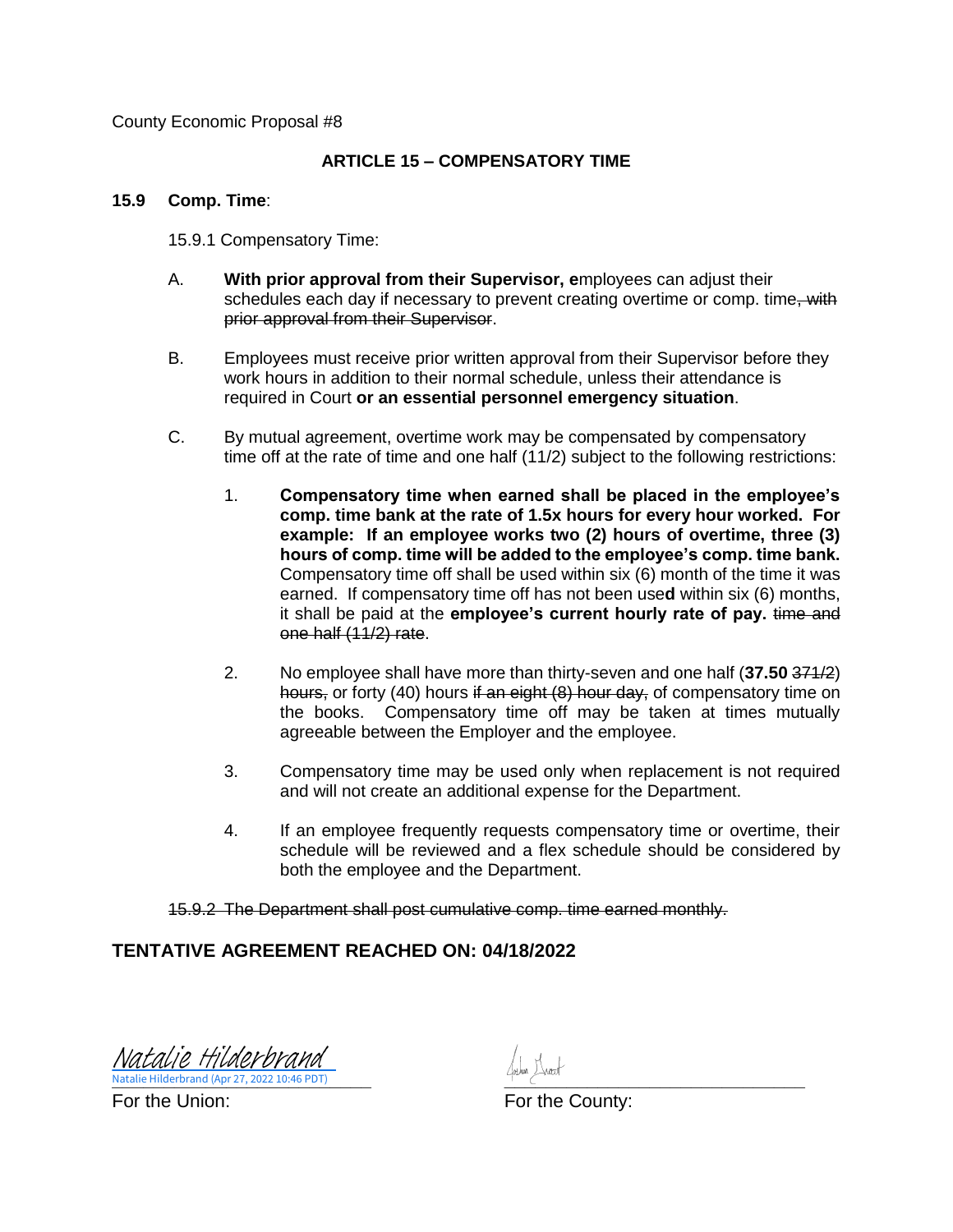Non-Economic Proposal #7

# **ARTICLE 13 - LEAVES OF ABSENCE**

#### **13.3 Compensation for Absences Due to Widespread Emergency:**

- 13.3.1 If County offices have not been closed and individual employees are unable to report to work, or are permitted to leave early, such absences are to be charged to personal holiday time, accrued **PTO** vacation or accrued **and/or**  comp-time. If such accrued leave time is not available to that employee, such absence will be without pay.
- 13.3.2 Employees who are late arriving to work due to the current weather/road/emergency conditions may charge the time to accrued leave, take the time without pay, or make up the time **in their defined work week** at a maximum of seven and one-half (7½) or eight (8) hours within two (2) weeks.
- 13.3.3 In the event the Board, after consultation with the Sheriff, determines to close County operations and directs employees to go home, all but essential personnel shall be released and they shall be paid for the time off the job. Such pay shall not be charged to accrued leave time.

# **TENTATIVE AGREEMENT REACHED ON: 04/26/2022**

**Natalie Hilderbrand (Apr 27, 2022 10:46 PDT)** And a series of the series of the series of the series of the series of the series of the series of the series of the series of the series of the series of the series of the s Natalie Hilderbrand (Apr 27, 2022 10:46 PDT) [Natalie Hilderbrand](https://spokanecounty.na4.documents.adobe.com/verifier?tx=CBJCHBCAABAAs1-xNh6TCoJ0uXsAAAtEotCb0W-es8IE)

For the Union: For the County: